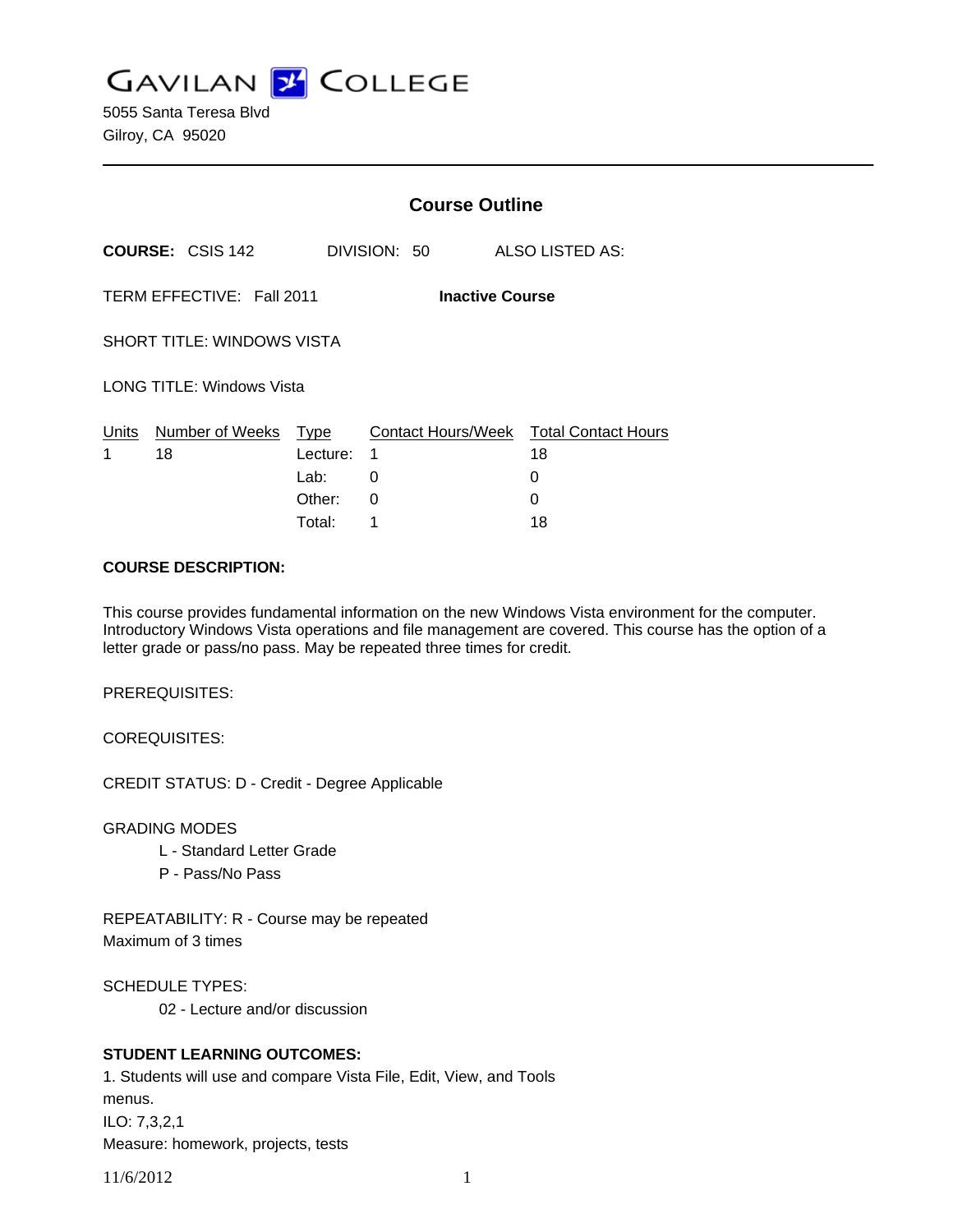2. Students will create, use, rename, delete, manipulate, and examine Vista folders. ILO: 7,2,3,1 Measure: homework, projects, tests 3. Students will create, use, rename, delete, manipulate, and examine Vista files. ILO: 7,2,3,1 Measure: homework, projects, tests 4. Students will use, assess, and examine Control Panel to customize their Vista Windows. ILO: 7,5,3,2,1 Measure: homework, projects, tests 5. Students will use, select, and inspect Vista sidebars and gadgets. ILO: 3,7,2,1 Measure: homework, projects, tests 6. Students will use, choose, and contrast Vista Windows applications for word processing and the Internet. ILO: 7,1,3,2,4 Measure: homework, projects, tests

### **CONTENT, STUDENT PERFORMANCE OBJECTIVES, OUT-OF-CLASS ASSIGNMENTS**

Inactive Course: 09/26/2011 Note: Students that repeat this class will learn new Vista skills and new Vista modifications. 14.0 Hours An Overview of Windows Vista Customizing and Troubleshooting the Windows Vista Startup Accessing and populating the Windows Vista Sidebar Homework: Read the chapters covered in the class lectures, and do the homework at the end of the chapters. Performance objectives: Students will do homework assignments from each chapter and be tested on their skill on the topics covered. 14 Hours Exploring Expert File and Folder Techniques Mastering File Types Customizing the Sidebar with the gadgets Homework: Read the chapters covered in the class lectures, and do the homework at the end of the chapters. Performance objectives: Students will do homework assignments from each chapter and be tested on their skill on the topics covered 13 Hours Installing and Running Applications Working with Digital Media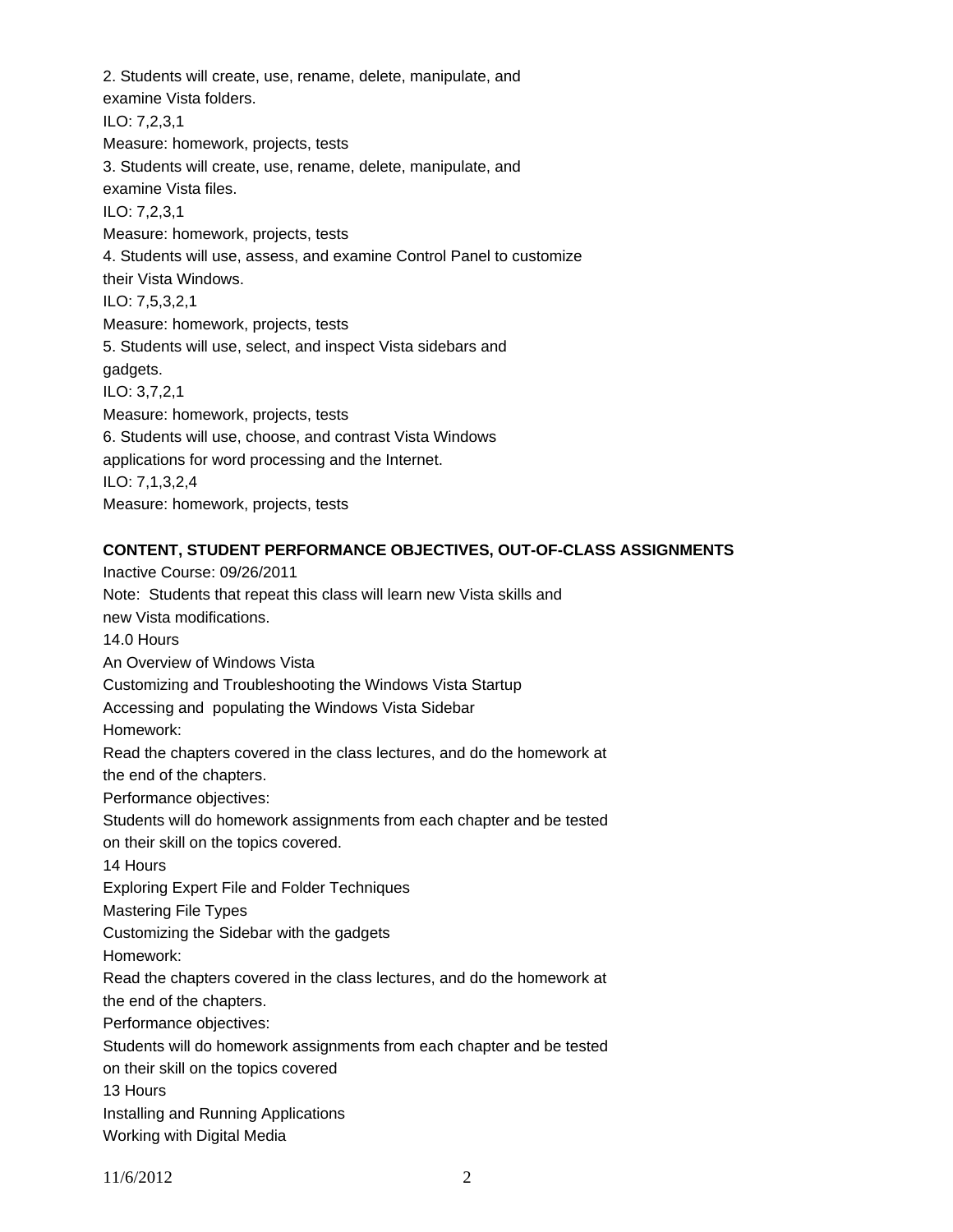Vista's Tools for Business: Contacts, Calendar, and Faxing Protecting your computer and data Homework: Read the chapters covered in the class lectures, and do the homework at the end of the chapters. Performance objectives: Students will do homework assignments from each chapter and be tested on their skill on the topics covered. 11 Hours Customizing the Windows Vista Interface Exploring the Web with Internet Explorer Communicating with Windows Mail Windows Vista Keyboard Shortcuts Homework: Read the chapters covered in the class lectures, and do the homework at the end of the chapters. Performance objectives: Students will do homework assignments from each chapter and be tested on their skill on the topics covered. 2 Hours Final projects and exam. ASSIGNMENTS: Included in content section.

#### **METHODS OF INSTRUCTION:**

Lecuture, homework, projects, demonstrations, tests.

### **METHODS OF EVALUATION:**

This is a degree-applicable course, but substantial writing assignments are NOT appropriate, because the course primarily: Involves skill demonstrations or problem solving The problem-solving assignments required: Homework problems Exams The types of skill demonstrations required: Class performance Performance exams The types of objective examinations used in the course: Multiple choice True/false Matching items Completion Other category: None The basis for assigning students grades in the course: Writing assignments: 0% - 0% Problem-solving demonstrations: 20% - 40% Skill demonstrations: 30% - 90%